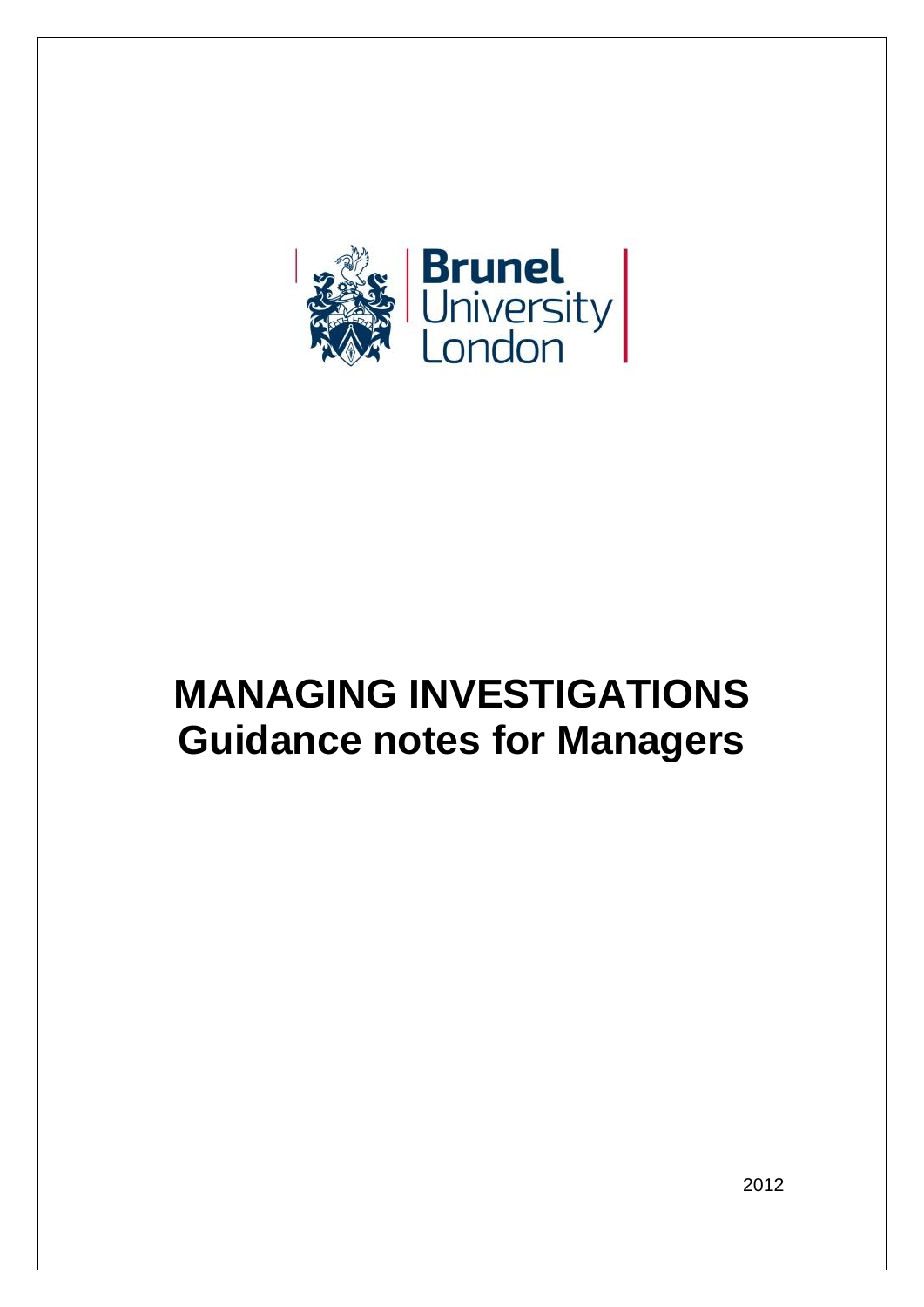# **Contents**

# **Section Page no Section** Page no

| 1.               | <b>Introduction</b>                                                                                          |                                                                                                                                                        | 3                         |
|------------------|--------------------------------------------------------------------------------------------------------------|--------------------------------------------------------------------------------------------------------------------------------------------------------|---------------------------|
| 2.               | <b>Scope</b>                                                                                                 |                                                                                                                                                        | 3                         |
| 3.               | <b>Benefits</b>                                                                                              |                                                                                                                                                        | 3                         |
| 4.               | 4.1<br>4.2                                                                                                   | The Use of Internal Investigations within the University<br>When should internal investigations be used?<br>Why are internal investigations important? | $\frac{3}{3}$             |
| 5.               | 5.1<br>5.2<br>5.3                                                                                            | <b>The Investigation Process</b><br>Who should carry out the investigation?<br>Conducting the investigation meeting<br>Notes/witness statements        | 4<br>4<br>4<br>5          |
| 6.<br>6.1<br>6.2 | <b>Preparing an Investigation Report</b><br>Evaluating the evidence<br><b>Investigation Report structure</b> |                                                                                                                                                        | 6<br>6<br>$6\phantom{1}6$ |
| 7.               | <b>Dealing with difficult issues</b>                                                                         |                                                                                                                                                        | 7/8                       |
| 8.               | <b>Associated Documents</b>                                                                                  |                                                                                                                                                        | 8                         |
| 9.               |                                                                                                              | <b>Appendices</b>                                                                                                                                      | 8                         |
|                  |                                                                                                              |                                                                                                                                                        |                           |
|                  |                                                                                                              |                                                                                                                                                        |                           |

| Appendix 1 - Letter to attend meeting        |       |
|----------------------------------------------|-------|
| Appendix 2 - Witness statement (template)    | 10    |
| Appendix 3 - Investigation Report (template) | 11/12 |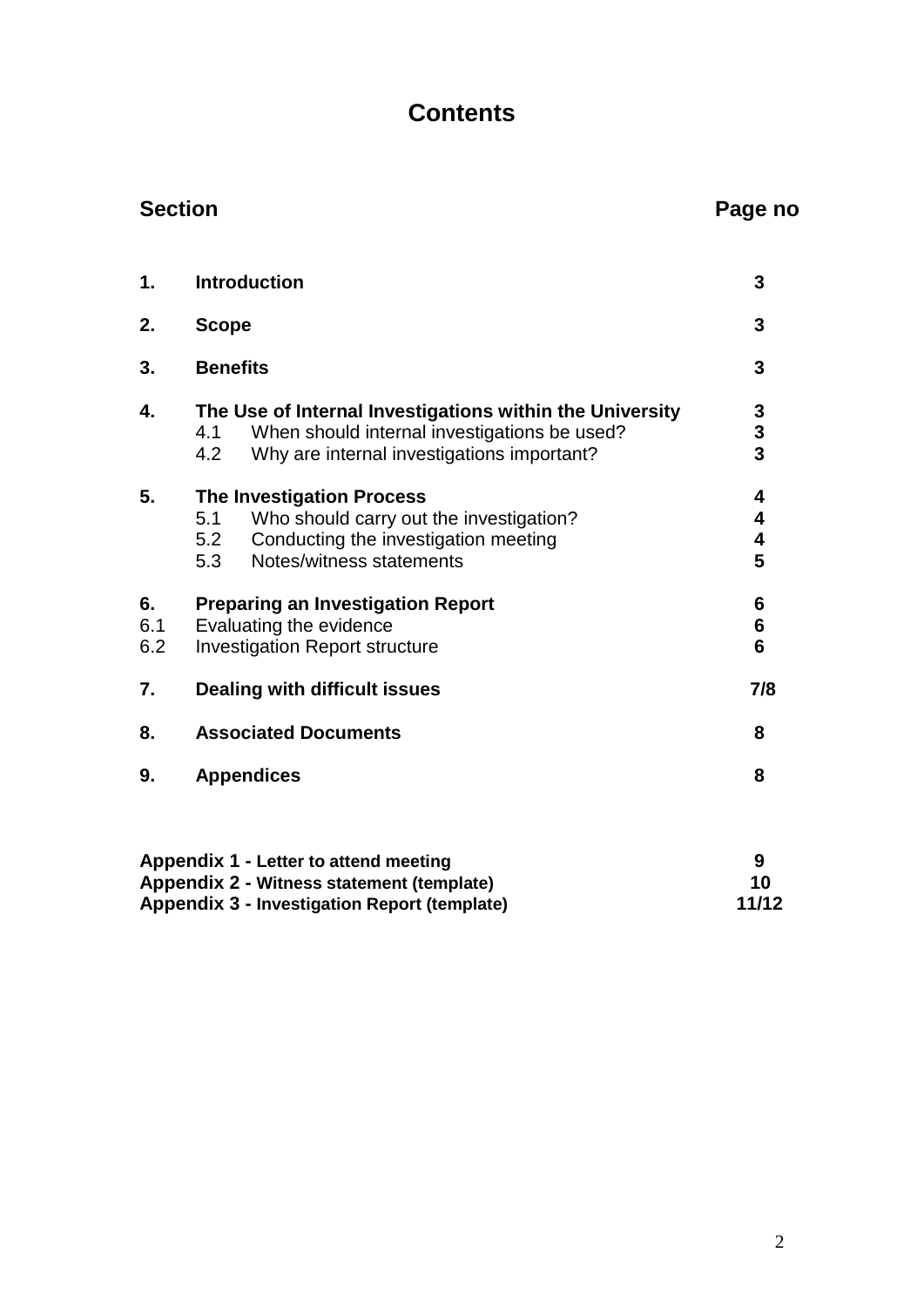# **1. Introduction**

The University's Managing Investigations Guidance notes for Managers, is designed to provide a framework which will assist managers in carrying out any internal investigation process fairly and consistently.

The University is committed to ensuring that all internal investigations carried out are in accordance with the relevant University Policy or Procedure.

# **2. Scope**

This document provides guidance notes for all 'relevant managers' appointed to carry out internal investigations into matters relating to any member of staff within the University.

The guidance notes contained within this document should be used in accordance with the relevant University Policy or Procedure, as determined by the nature of the investigation.

# **3. Benefits**

Adhering to the guidance notes when managing internal investigations will help to ensure that the University carries out all investigations fairly, consistently and thoroughly.

A fair, consistent and thorough investigation will ensure that managers can establish the facts and make appropriate informed decisions about the next steps, if any.

A fair, consistent and thorough internal investigation will help to promote equity and fulfil the University's legal obligations.

# **4. The use of internal Investigations within the University**

# *4.1 When should internal investigations be used?*

Internal investigations may be required to be carried out in the following circumstances:

- allegations of misconduct
- allegations of bullying / harassment
- dealing with employee grievances
- dealing with employee capability issues

Internal investigations should always be carried out in accordance with the relevant University procedure (e.g. Disciplinary Procedure) as determined by the nature of the issue in question.

# *4.2 Why are investigations important?*

In accordance with many University HR policies and procedures, managers are required to gather information in relation to a particular allegation or issue, and make a decision about the most appropriate action(s), which, in some cases can include proceeding to a formal hearing where appropriate sanctions or remedial action may be applied.

In such cases employers are frequently required by Employment Tribunals to demonstrate how and why they reached a particular decision, or recommended course of action(s) and whether or not they acted reasonably in accordance with the relevant internal policy or procedure.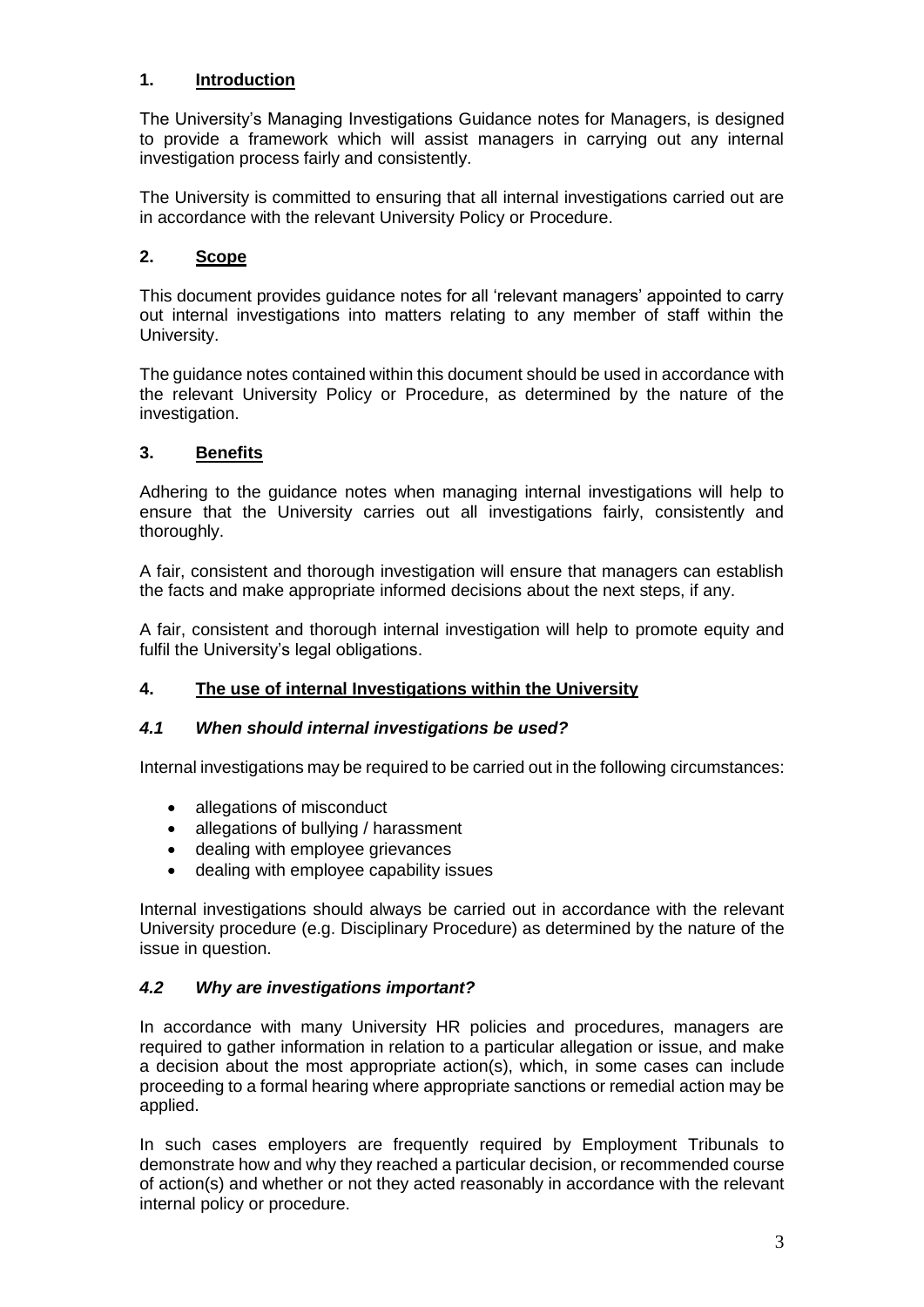A thorough investigation carried out fairly and consistently will provide managers with the necessary facts and evidence on which a decision can be made and demonstrated as fair and reasonable in line with the relevant University policy or procedure.

# **5. Investigation Process**

# *5.1 Who should carry out the investigation?*

Those undertaking the investigation are referred to as the Investigating Officer or Investigating Panel. Depending on the University policy or procedure being used, a relevant manager will be appointed as appropriate. The relevant manager can seek advice from HR in this regard .

Before commencing the investigation it is necessary to identify:

- details of the precise issue to be investigated, e.g. details of allegations made etc.
- suggested methodology for conducting investigations, e.g. identification of initial witnesses, copies of policy being breached etc.
- under which University policy or procedure the investigation is being held
- for what purpose and by whom any subsequent Investigation report produced would be used.

# *5.2 Conducting the investigation meeting.*

The Investigating Officer/Panel should plan to interview any person identified who may be able to provide information relevant to the investigation as appropriate. This could include:

- other member(s) of staff who witnessed/took part in the alleged incident
- other members of staff within a department
- relevant line managers
- any other person who is identified to have information relevant to the investigation.

Where possible the witnesses should be interviewed in a logical manner, in which ideally the person raising the issue/allegation should be interviewed first and the person whom the allegation is against should be last. There may be a need to reinterview witnesses during the investigation process. Additional witnesses are likely to be identified during the investigation and should also be interviewed.

All witnesses are to be advised of a suitable meeting date and be given reasonable notice. The witness should be advised that the purpose of the meeting will be to discuss in detail their account of a particular incident/allegation which forms part of the relevant University policy or procedure. A suggested standard 'Invite to Investigatory Meeting' letter is provided in Appendix 1.

In preparation for the investigation meeting the Investigating Officer should:

- ensure that a suitable private room is available to hold the investigation meeting confidentially and without interruptions
- ensure that all necessary information is available during the course of the meeting e.g. copies of policies/procedures etc.
- prepare a list or structure of questions in relation to the alleged incident/allegation
- ensure that a nominated person is available to take detailed notes of the meeting, for use within the investigation process/report where appropriate.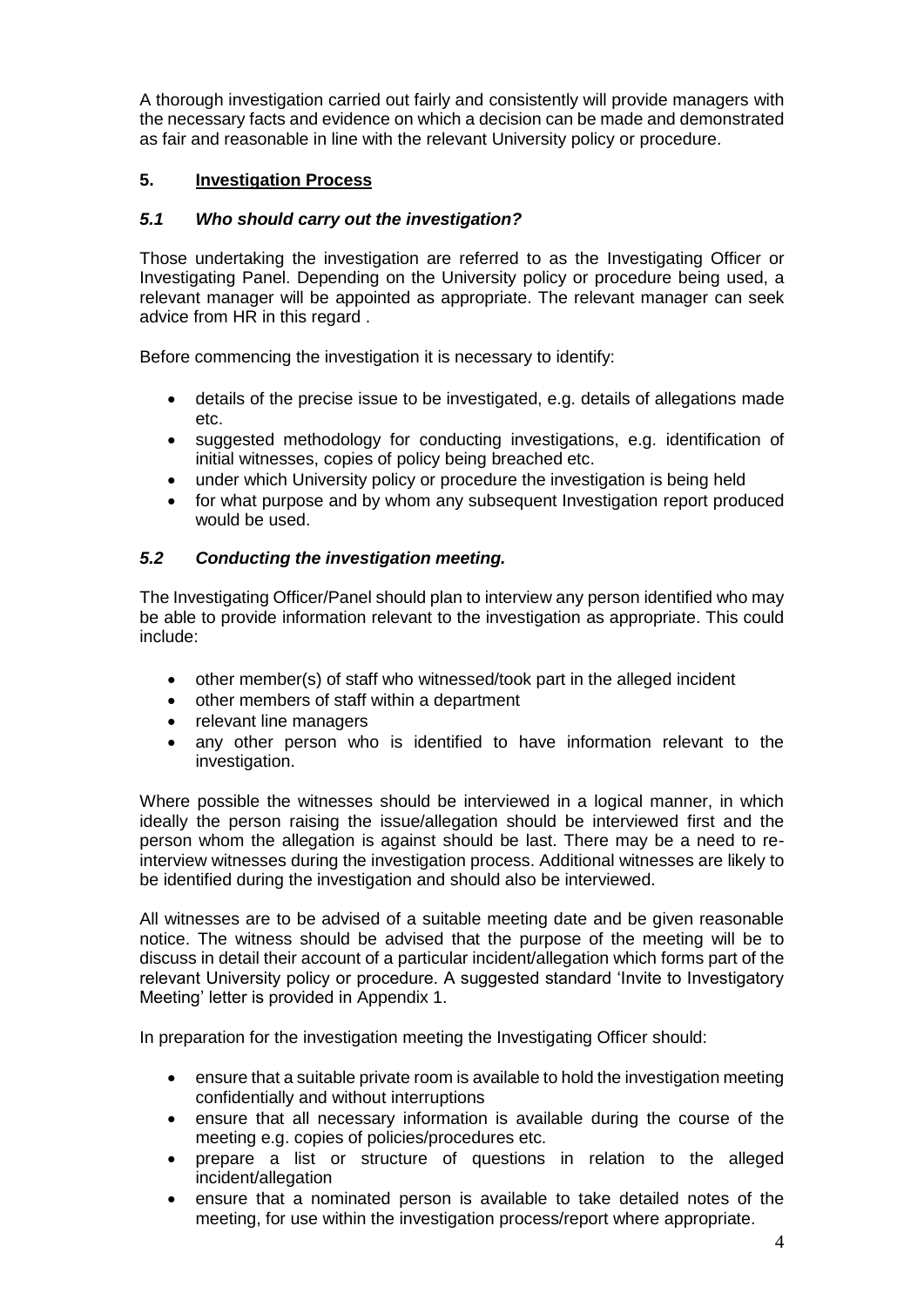The structure of the investigation meeting should normally be as follows;

**Introduction:** This explains the context of the meeting, the purpose of the meeting notes and subsequent statement, how and when they will be able to check the notes/statements and the importance of confidentiality.

**Questioning:** Involving a technique of using open questions (who, what, why, when, how etc), probing questions (tell, explain, describe) with closed questions being used to clarify points. *Leading questions should always be avoided.*

Discussing and enquiring into any additional information/evidence presented whilst always returning to the prepared list/structure of questions.

Ensure specific examples are provided when unsubstantiated descriptions are given, i.e. 'bullying' or inappropriate behaviour' etc.

Once the questioning is complete, re-cap and clarify the main points of the discussion. Summarise for the purposes of the notes.

**Closing Statement:** Explain the next steps, confirm how/when the witness statement(s) are to be prepared and verified and when the investigation is expected to be completed.

Ensure that contact details of the Investigating Officer are provided, and ensure that confidentiality is understood.

At the end of the investigation meeting(s) the Investigating Officer (or a nominated person from the Panel) should have obtained from each witness:

- the names of those present or involved
- date, time, place of the alleged incident/allegation
- details of what took place, and the order in which they happened
- how the individual reacts to any other documents or witness evidence which is inconsistent with their account
- the steps taken since the alleged incident/allegation, including any steps taken to resolve
- the preferred solution (where appropriate)

# *5.3 Notes/witness statements*

Any notes taken during the investigation meeting(s) should be typed and ideally checked and signed by the witness.

Where possible the Investigating Officer (or a nominated person from the Panel) should prepare a draft witness statement for the witness using the notes from the investigation interview. The statement should record the facts, written (within reason) in the language used by the witness following the train of events. If there is any ambiguity or gap in the account these should be clarified with the witness. The witness should be given the opportunity to review the statement and should only sign to confirm it as a true and accurate version of events. (A template Witness Statement is provided in Appendix 2.)

Where witness statements cannot be prepared by the Investigating Officer/Panel, the witness can be asked to provide a statement which can be prepared in advance. In these cases the statement should be checked by the Investigating Officer/Panel, and included in the Investigation Report alongside the notes from the Investigation meeting for points of clarity.

# **6. Preparing an Investigation Report**

# *6.1 Evaluating the evidence*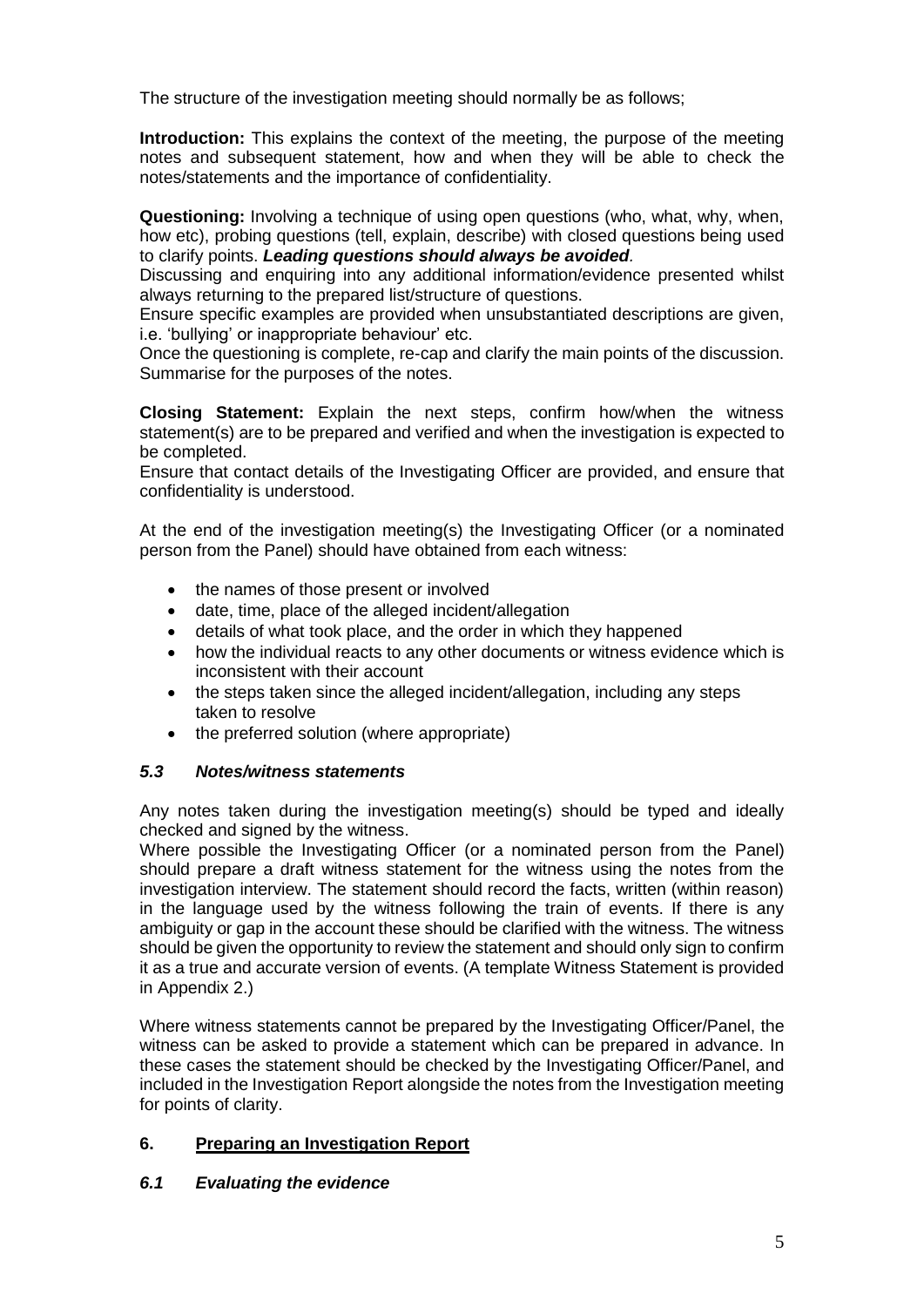All of the relevant evidence collated during the investigation should be reviewed and collated for use within the investigation report. This can include witness statements, notes from the investigation meeting, relevant policies & procedures, custom and practice etc. This evidence should be evaluated particularly where there are contradictions or conflicts which the Investigating Officer or Panel should consider. In evaluating evidence, each case should be judged on its merits; however, the following points should be considered:

- direct witness evidence will usually be stronger that indirect information relating to the incident/allegation
- evidence which is inconsistent with documents produced at the time is questionable.
- evidence which is vague, omits significant details or contains inherent contradictions is questionable
- anonymous evidence is highly questionable.
- consideration should be given to any bias or influence individual witnesses may have.

It is important to remember that in reviewing the evidence and making a decision, the Investigating Officer/Panel only have to show they have a "reasonable belief" of what happened based on their assessment of the evidence. Unlike a legal case, there is no requirement to prove a case 'beyond reasonable doubt'.

# **6.2** *Investigation Report Structure*

An Investigation Report should be written by the Investigating Officer (agreed by the Panel), and should normally be structured as follows:

*1. Introduction/Background:* A brief introduction to the report clarifying the allegations/incidents which have been investigated, details of the person whom the allegation has been made against including employee details, start date, post, probation, previous warnings etc. and if they are currently suspended from duty. The aim is to give the Panel an initial frame of reference to assist comprehension and assessment.

*2. Methodology:* This section should detail the process of the investigation including a list of the people interviewed specifying if witness statements/notes from meetings have been taken, details of University Policies and Procedures reviewed, details of any other activities undertaken as part of the investigation (watching video's etc).

*3. Findings:* This will be the largest section(s) of the report and will detail the findings from the investigation, including the facts and evidence presented, any inconsistencies found with explanations where applicable, any mitigating circumstances and any risks identified. Where information from particular witnesses is cited, note should be made of the relevant appendices where the notes/witness statements can be found.

*4. Conclusions/Recommendations:* These should follow logically from the main body of the report. Do not fall into the common error of including conclusions that cannot be attributed to your Investigation(s). These should be firm, unqualified statements summarising the findings and inferences of the sections of the main text. No new ideas should be introduced at this point. Conclusions are deductions made from evaluating the evidence.

• Recommendations are not mandatory, but in the case of disciplinary investigations should indicate the recommended next steps or the initiation of any other procedure, following issues highlighted during the investigation.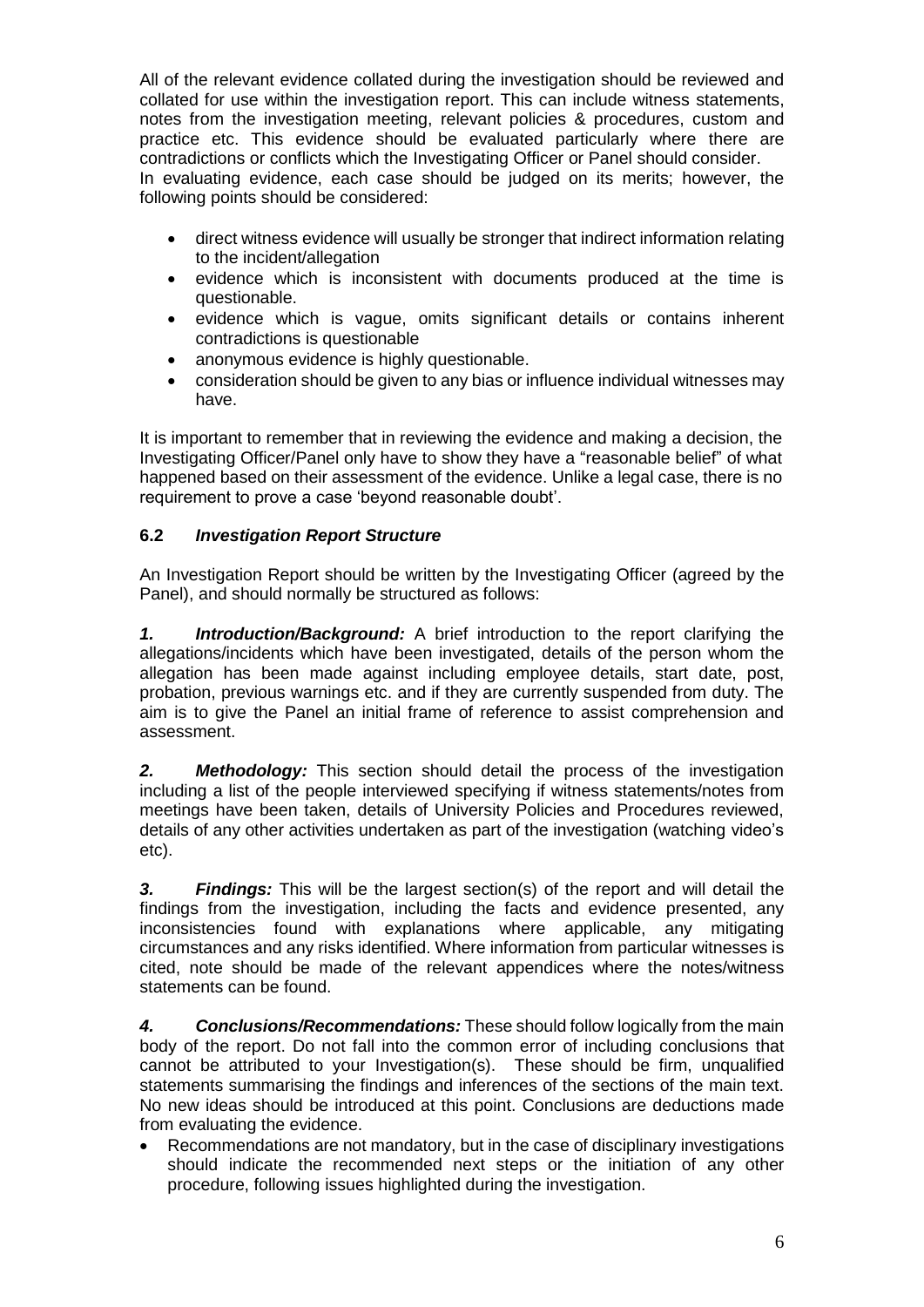*5. Appendices:* All witness statements/notes from meetings, copies of correspondence, or policies cited during the report should be included. When referring to appendix items in the main body text, ensure they refer to the items chronologically, that is, Appendix 1 will be mentioned first, followed by Appendix 2, etc.

*6. Writing Style:* The report is written for the Panel not for the writer. It is suggested that a more formal and general style is adopted, Appendix 3.

# *7.* **Dealing with difficult issues:**

Inevitably during the investigation process unexpected events occur, which fall outside of the terms of the investigation. These should be dealt with as follows:

*Further or Counter allegations are made:* If the allegations relate directly to the current investigation or substantiate other information the Investigating Officer/Panel should make the decision about whether to include these in the current investigation. If the allegations do not relate, or are made against other parties, these should be dealt with separately from the investigation.

*Fogging:* Fogging is a powerful, assertive verbal skill. The Investigating Officer/Panel should agree with any statements of fact people may use to criticise or attack but should steer the person back on track. For example:

*Question: "What do you mean I harassed her? I have been her manager for years and she has never complained before?* 

*Response: "Yes, I know she has never complained before; however, she has on this occasion.*

# *OR*

*Question: "How dare you say that! I am a good manager."*

*Response: "I agree you have a record as a good manager. I have received a complaint and I should investigate it."*

**Confidentiality:** The Investigating Officer/Panel should ensure that all witnesses and those interviewed understand how the information they provide will be used. If a witness asks if what they disclose can remain confidential, the Investigating Officer can explain that if it is important and relevant to the investigation, it will be included in the report; however, confidentiality will be maintained where possible. It is important also that witnesses understand that there may be a need for them to attend a formal hearing.

*Refusal to participate:* If the employee in the centre of the allegation refuses to participate they should be informed that, unless they provide information, either in person during an investigation meeting, or in writing in relation to the allegations, a decision may be made based on the information provided. It is essential that this is communicated verbally and in writing, giving the employee time to reflect and respond appropriately.

*Refusal to participate (Witness):* If a witness refuses to participate it is important that the Investigating Officer meets with the witness to find out the reasons for this, to explain the process and to establish what reassurances/support they may require.. Depending on the case in question, it may be possible to continue the investigation even if the witness refuses to make a formal statement.

# **8. Associated Documents:**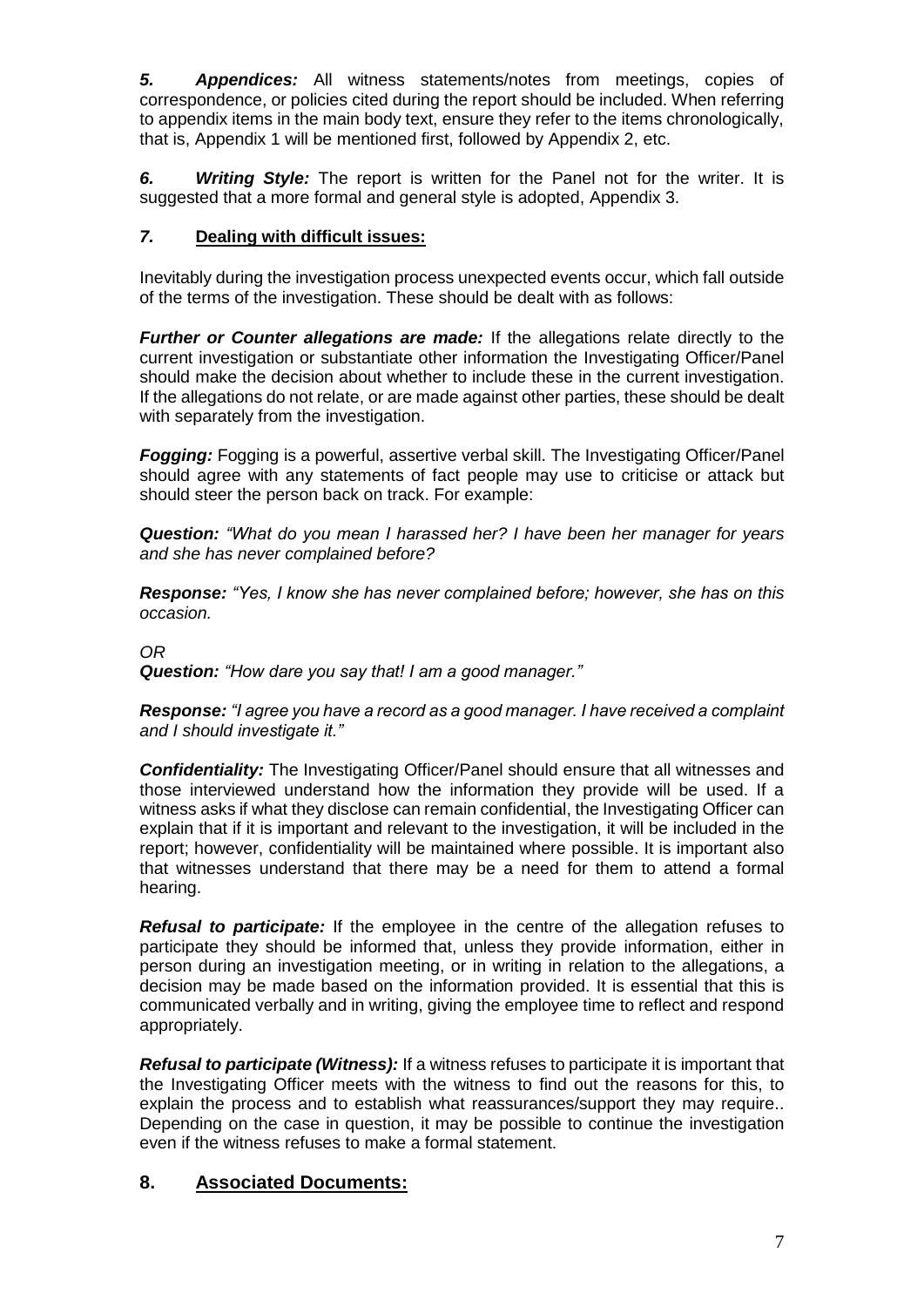Other Associated documents could include:

- Disciplinary Procedure
- Grievance Procedure

# **9. Appendices:**

- Appendix 1: Standard letter template Invite to Investigation Meeting<br>Appendix 2: Standard template Witness Statement
- Standard template Witness Statement
- Appendix 3: Investigation report template

This Managing Investigations "Guidance notes for Managers" can be obtained from the Human Resources website or by contacting Human Resources direct.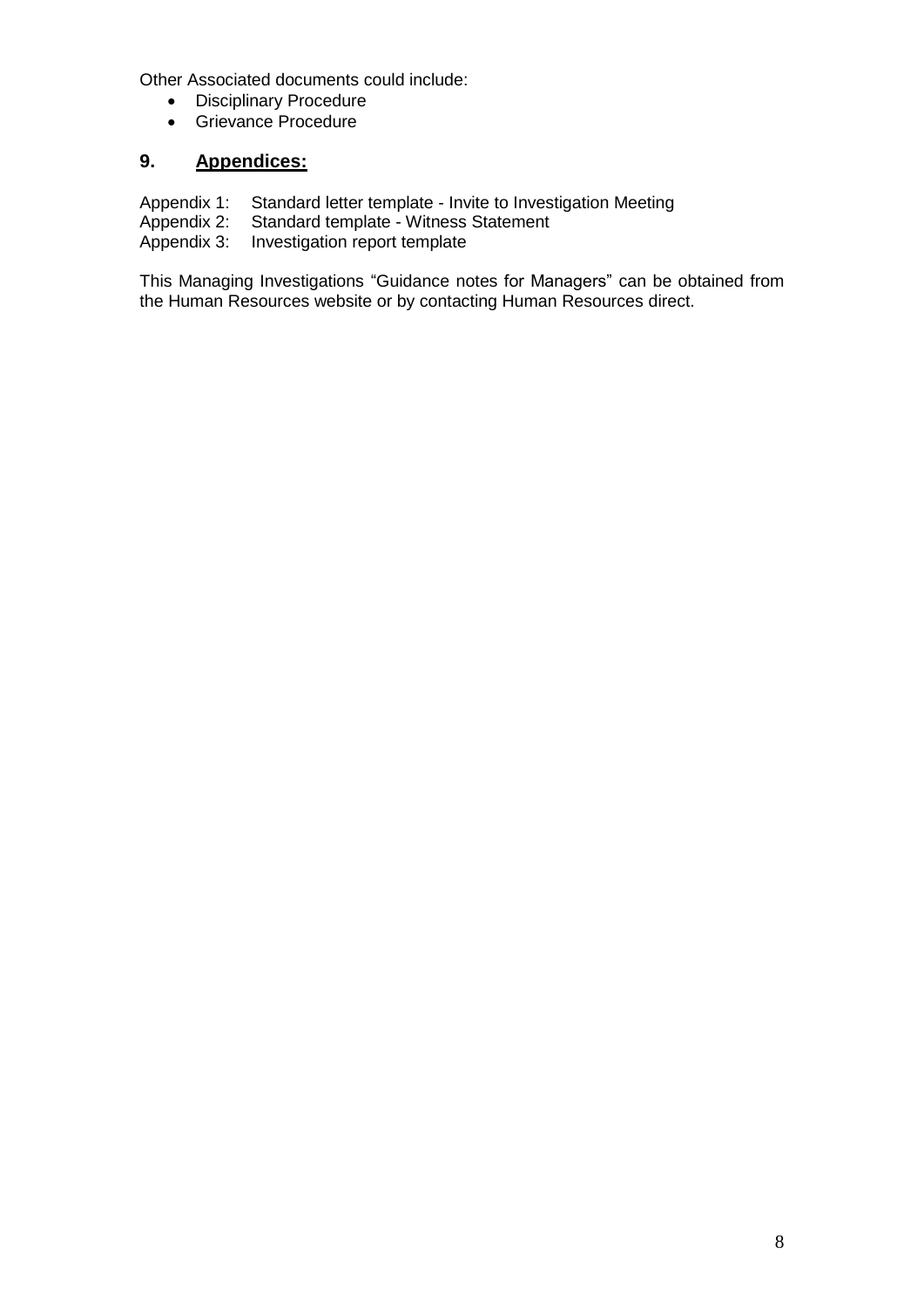22 March 2022

# **Private & Confidential**

Mr/Mrs

Dear

# **Re: Invitation to Investigation Meeting**

Further to our conversation on in which I advised you that there had been an allegation with regard to . I am writing to advise you that I need to carry out a thorough investigation into this allegation. Therefore, you are required to attend a meeting with myself on .

The meeting will take place on at am/pm in my office. This meeting is in order to allow us to conduct the investigation fully, impartially and fairly. Whilst this is not a form of disciplinary action against you please be aware that the outcome of the investigation could lead to action being taken under one of the Universities policies and could, at later stage, form part of any subsequent \*disciplinary/\*grievance hearing.

I will attend the meeting, in the role of Investigating Officer and will be accompanied by <name and job title> who will be present in the role of notetaker.

Please note that all stages of the investigation process must be treated as confidential at all times and no audio/electronic or similar recordings may be made. Any breach of these conditions could lead to proceedings under the disciplinary process.

I would be grateful if you could contact me on 01895 <number>, to confirm that you will be able to attend this meeting, or to arrange a more suitable date. If you do not attend, and we have not agreed that there are exceptional reasons for rescheduling this meeting, any decision on how to move forward will be based on the information available.

In the meantime, if you have any questions or concerns, please do not hesitate to contact me.

Yours sincerely

# Investigating Officer

\* delete as appropriate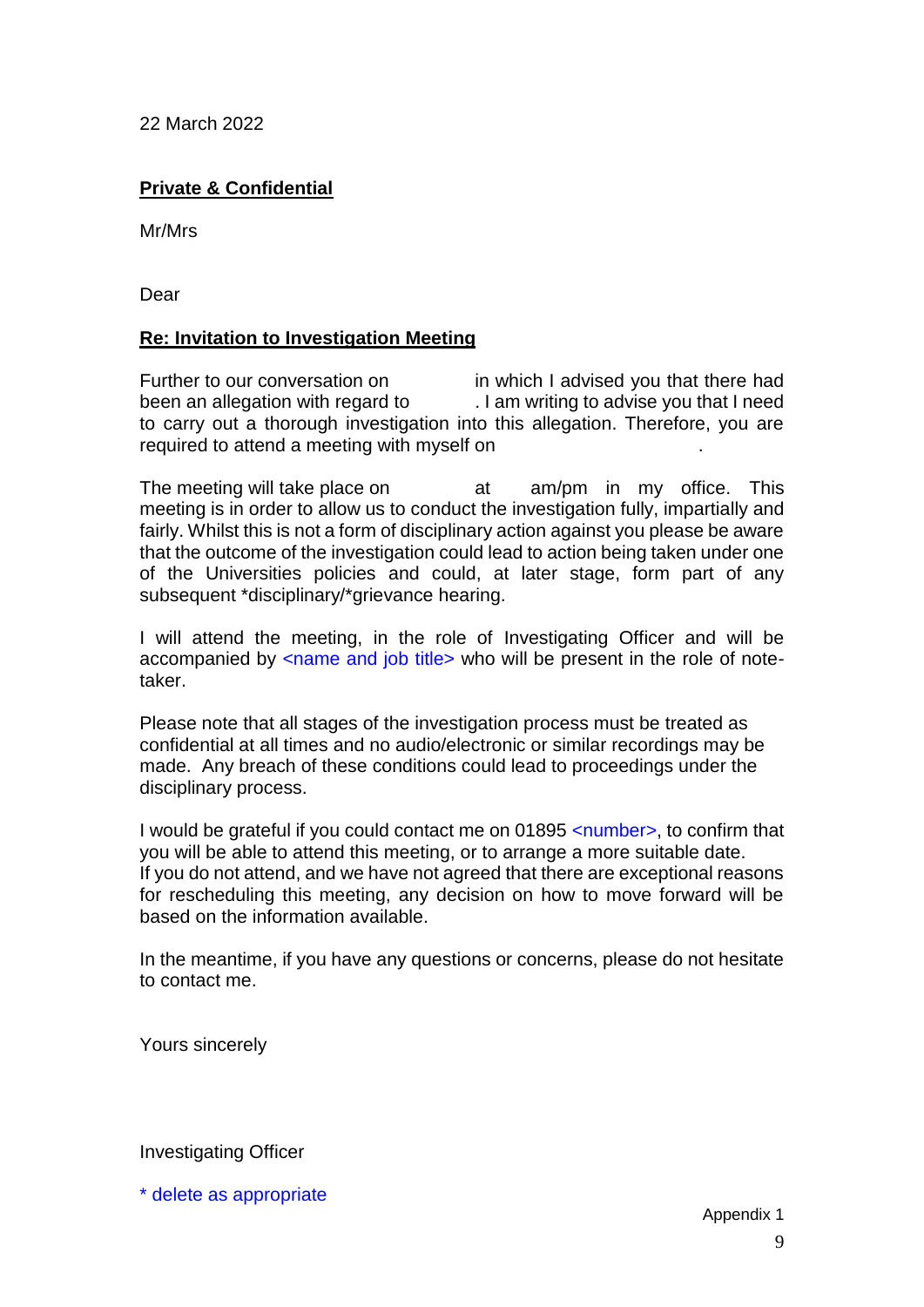# **Witness Statement (Template)**

**Name:**

**School/Department:**

**Job title:** 

Details of witness statement …

I confirm that this is a true and accurate reflection.

**Name:**

**Signature:**

**Date:**

Appendix 2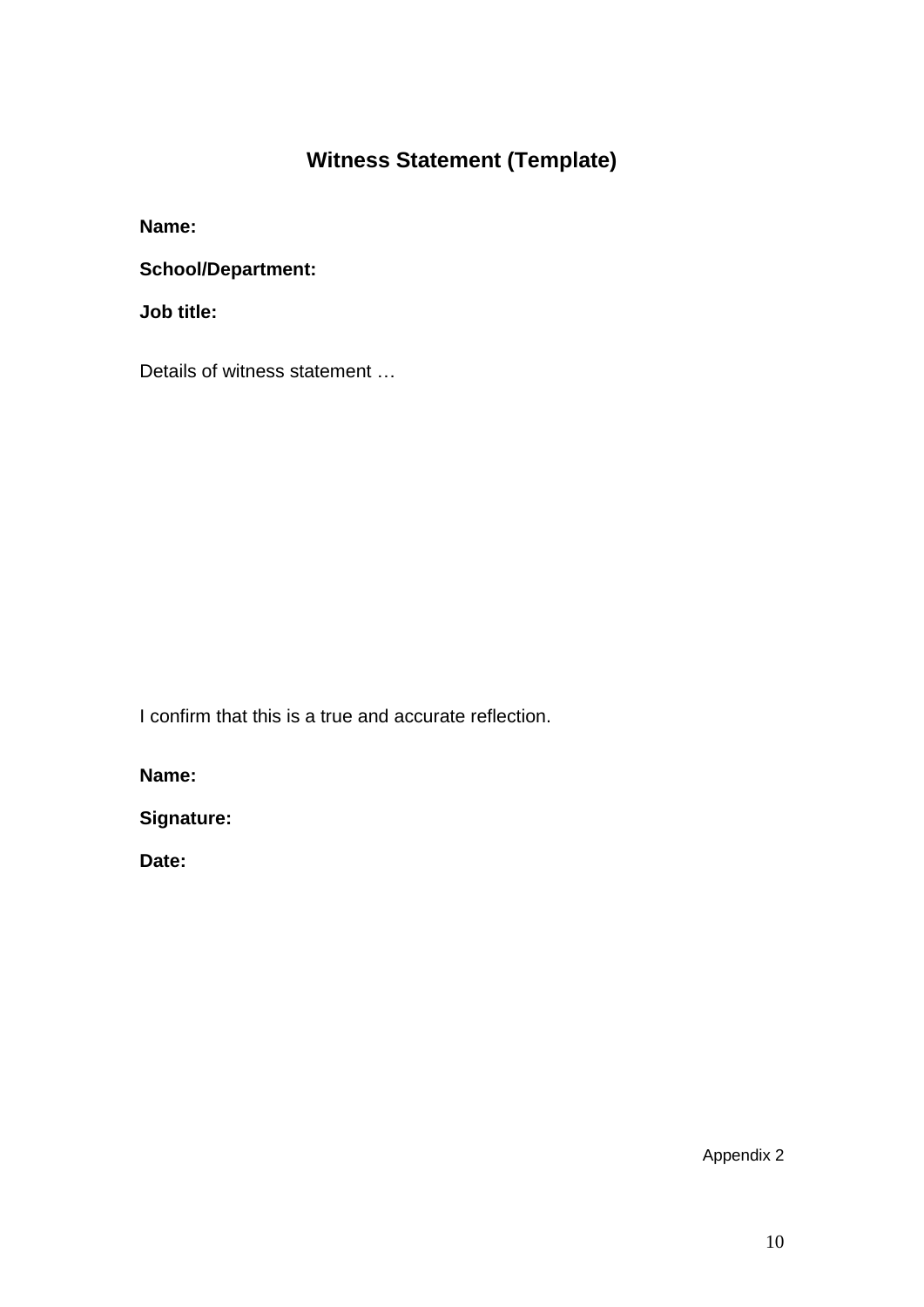# **Investigation Report – (Template)**

**Name:**

**School/Department:**

**Job title:** 

# **Investigating Officer:**

# *1. Introduction/Background:*

A brief introduction to the report clarifying the allegations/incidents which have been investigated, details of the person whom the allegation has been made against including employee details, start date, post, probation, previous warnings etc. and if they are currently suspended from duty. The aim is to give the Panel an initial frame of reference to assist comprehension and assessment.

# *2. Investigation:*

This section should detail the process of the investigation including a list of the people interviewed specifying if witness statements/notes from meetings have been taken, details of University Policies and Procedures reviewed, details of any other activities undertaken as part of the investigation (watching video's etc).

# *2. Methodology:*

This section should detail the process of the investigation including a list of the people interviewed specifying if witness statements/notes from meetings have been taken, details of University Policies and Procedures reviewed, details of any other activities undertaken as part of the investigation (watching video's etc). (Can be merged with Findings).

# *3. Findings:*

This will be the largest section(s) of the report and will detail the findings from the investigation, including the facts and evidence presented, any inconsistencies found with explanations where applicable, any mitigating circumstances and any risks identified.

Where information from particular witnesses is cited, note should be made of the relevant appendices where the notes/witness statements can be found.

# *4. Conclusions:*

These should follow logically from the main body of the report. Do not fall into the common error of including conclusions that cannot be attributed to your Investigation(s). These should be firm, unqualified statements summarising the findings and inferences of the sections of the main text. No new ideas should be introduced at this point. Conclusions are deductions made from evaluating the evidence.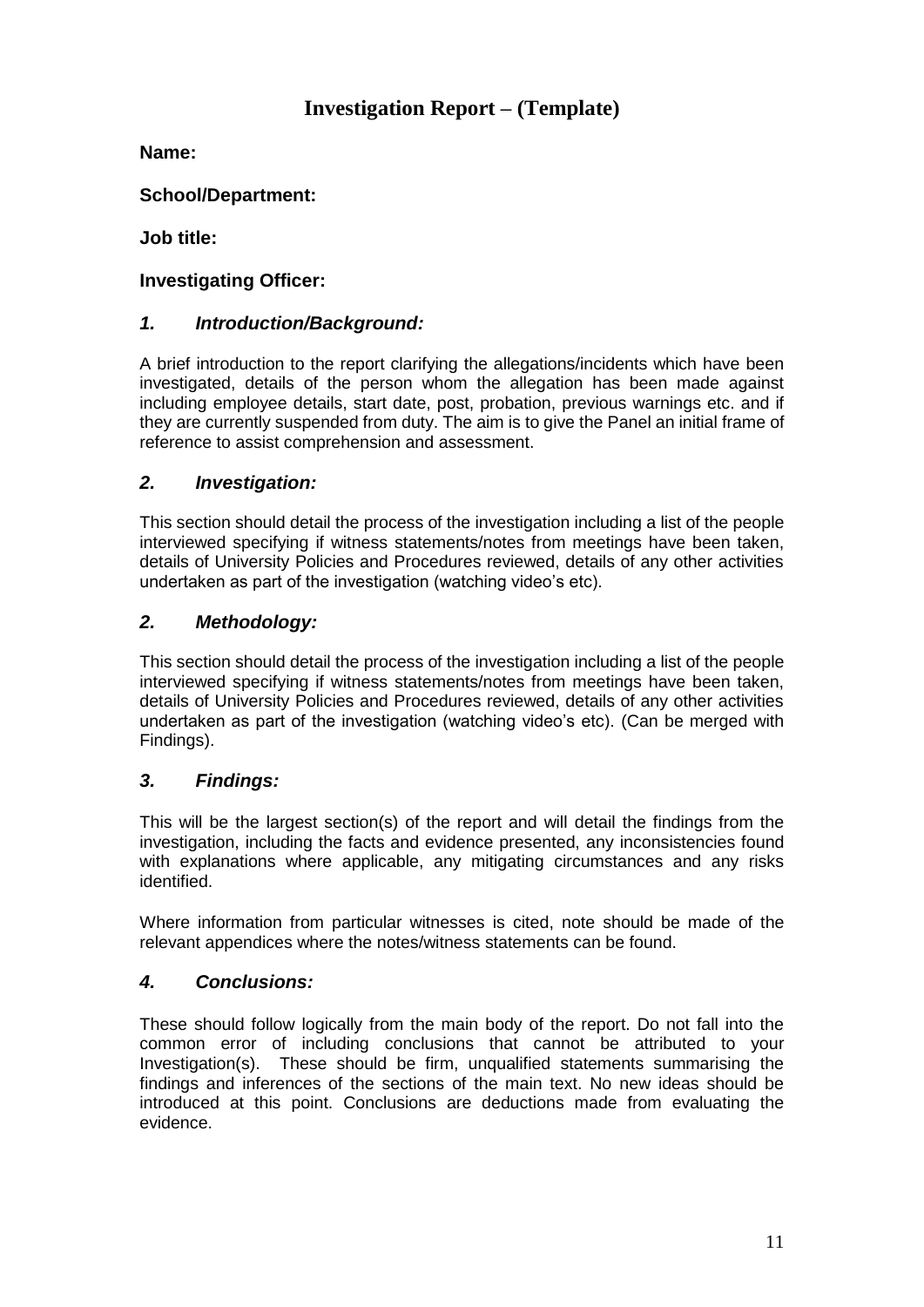# *5. Appendices:*

All witness statements/notes from meetings, copies of correspondence, or policies cited during the report should be included. When referring to appendix items in your main body text, ensure you refer to the items chronologically, that is, Appendix 1 will be mentioned first, followed by Appendix 2, etc.

**Name of Investigating Officer: Signature: Date:**

Appendix 3

# *6. Writing Style:*

You are writing for the Panel, not yourself, it is suggested that a more formal and general style is adopted, as follows.

- Avoid writing in the first person; the third person is less emotive and more persuasive.
- Always personally check spelling, do not rely on spell checkers.
- Stay clear of clichés, jargon and statements in inverted commas unless these are quotations which are attributed. Occupationally used jargon and terminology is acceptable providing it is explained in your text.
- Check your grammar; we all make errors, and it is advisable to ask a colleague (where possible and appropriate) to critically and constructively check your work before submission.
- Number your pages consecutively.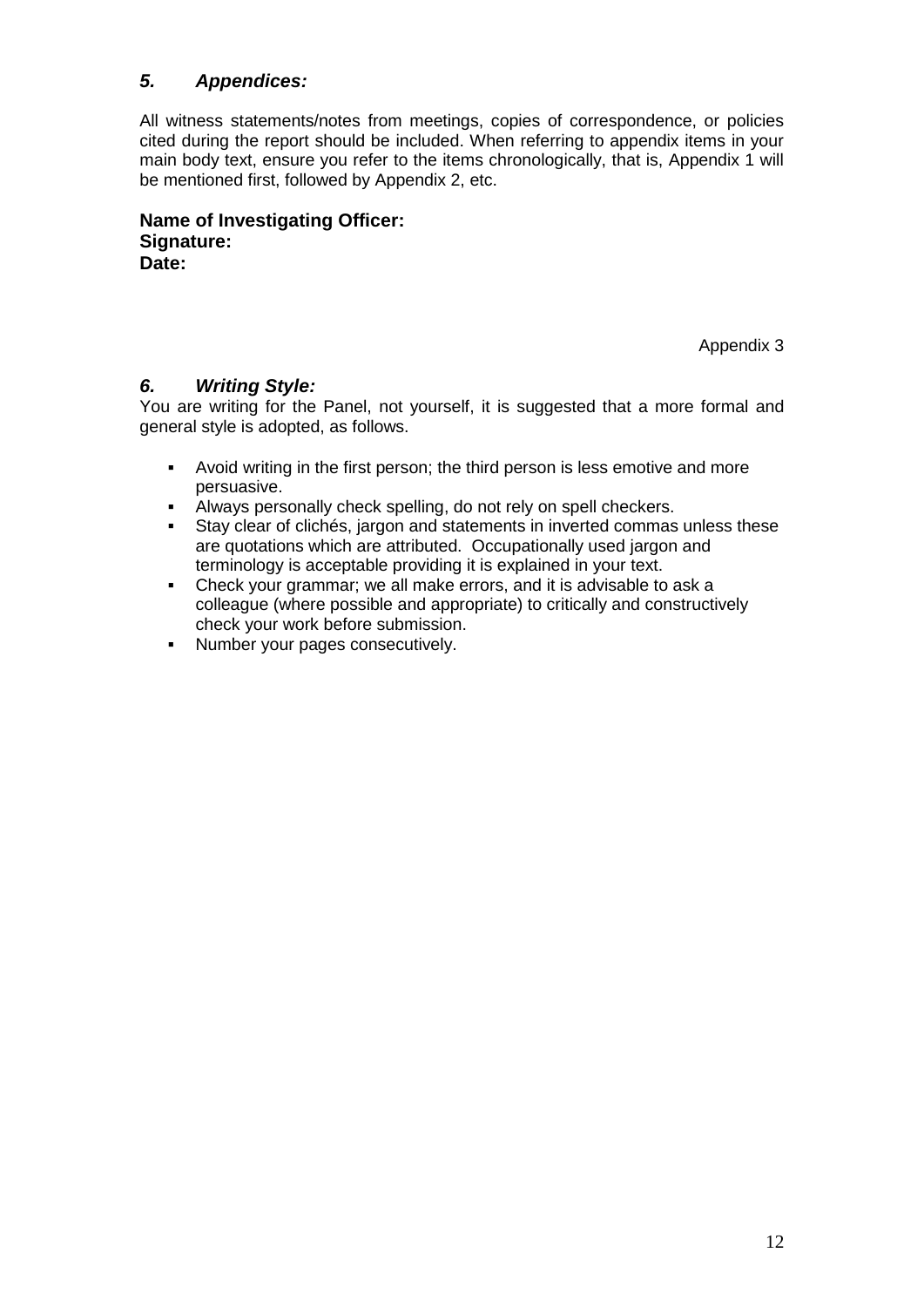#### **Investigation Meeting process under the Brunel University London Grievance / Disciplinary Policy and Procedures into the Submission of a Formal Grievance / Disciplinary**

COMPLAINANT: RESPONDENT: COMPANION: INVESTIGATING OFFICER: NOTETAKER: WITNESSES:

#### **Interview Format**

- 1. Thank you for attending / Introductions as required
- 2. This is a fact-finding meeting important for all those involved to remain objective
- 3. Confidentiality. The investigation will be handled with as high a degree of confidentiality as is practicable. All those involved must maintain the confidentiality of the process. Any breach of confidentiality may be treated by the University as a disciplinary matter.
- 4. The Companion will act as a witness, is able to take note of the proceedings, address the meeting and confer with the interviewee. They may not answer questions on the interviewee's behalf, or prevent the interviewee explaining their case.
- 5. The University prohibits the electronic recording of meetings and so written notes will be taken throughout.
- 6. The Informal Process under the Grievance Policy and Procedures has been followed but has not been successful; the Complainant raised a formal Grievance (Stage One of the Formal Process) on (xxx).
- 7. Notes from each meeting will be subsequently shared with the interviewee. If an interviewee disagrees with an aspect of the record they will be able to annotate the notes before signing and returning to the Investigating Officer.
- 8. The evidence / information may be used in a subsequent formal hearing which each interviewee may be required to attend.
- 9. Does the interviewee have any questions about the process?

# **Details of the Grievance**

Under the Dignity at Work Policy – Employment, XXX claims that between the period of (XXX and XXX he was subject to a pattern of behaviour conforming to bullying and harassment from XXX. Specifically during this period:

1. (list the specific details if available)

# **The Complainant's Expectations for Successful Resolution**

1. (list any specific expectations if available)